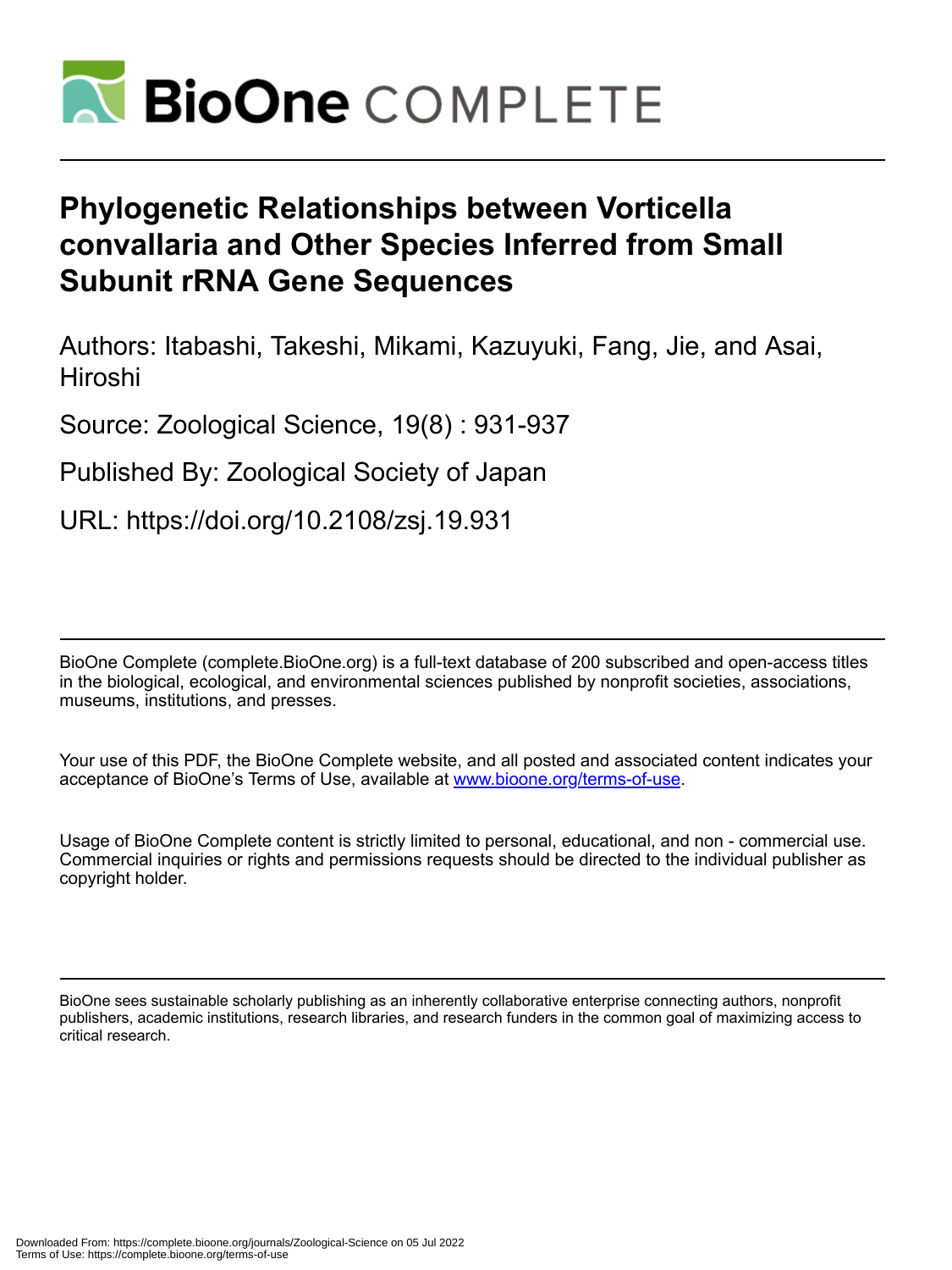# **Phylogenetic Relationships between** *Vorticella convallaria* **and Other Species Inferred from Small Subunit rRNA Gene Sequences**

Takeshi Itabashi $^{\mathsf{1}\star}$ , Kazuyuki Mikami $^{\mathsf{2}}$ , Jie Fang $^{\mathsf{1}}$  and Hiroshi Asai $^{\mathsf{1}}$ 

1 *Department of Physics, School of Science and Engineering, Waseda University, Okubo, Shinjuku-ku, Tokyo 169-0072, Japan* 2 *Environmental Education Center, Miyagi University of Education, Aramaki-aza-Aoba, Sendai, 980-0845, Japan*

**ABSTRACT**—Vorticellid ciliates generally dwell in freshwater. In nature, the species have up until now been identified by comparison with previous descriptions. It is difficult to identify between species of the genus *Vorticella*, because the morphological markers of vorticellid ciliates described in reports are limited and variable. Unfortunately, culturing them has only succeeded with certain species such as *Vorticella convallaria*, but many others have been impossible to culture. To find out whether the sequence of a small subunit rRNA gene was an appropriate marker to identify vorticellid ciliates, the gene was aligned and compared. Finding a new convenient method will contribute to research on vorticellid ciliates. In strains of *V. convallaria*, classified morphologically, some varieties of the SSrRNA gene sequences were recognized, but there were large variations within the same species. According to the phylogenetic tree, these strains are closely related. However, the difference was not as big as between *Vorticella* and *Carchesium*. In addition, *Carchesium* constructed a distinct clade from the genus *Vorticella* and *Epistylis*. These results show the possibility that the SSrRNA gene is one of the important markers to identify species of *Vorticella*. This study is first to approach and clarify the complicated taxa in the genus *Vorticella*.

**Keyword**: *Vorticella, Carchesium*, small subunit rRNA, identification, Peritrichia

# **INTRODUCTION**

The vorticellid ciliate, *Vorticella*, adheres to the surface of materials such as water plants with stalks. Anyone who has had experience with the identification of free-living ciliates will understand the difficulty of distinguishing between species of *Vorticella*. Their various body shapes, variable size and highly contractile nature makes them among the most difficult of all ciliates to study and identify. This has resulted in the creation of numerous species and varieties, many of which are of doubtful taxonomic status.

With so many taxa, the descriptions of which can be found in other reports, the task of the ecologist in trying to identify individual isolates has become particularly onerous, even with the aid of identification keys such as those of Stokes (1885), Kahl (1935), Green (1974) and Warren (1986). Warren (1986) provided drawings and descriptions of the extant 82 species of *Vorticella* when he compiled the taxonomic status of the many species. But these 82 species

 $*$  Corresponding author: Tel.  $+81-3-5286-3438$ ; FAX. +81-3-3200-2567. E-mail: 601q5011@mn.waseda.ac.jp did not include all *Vorticella* species. We have tried to identify species and constantly have had to refer to previous studies.

It is important that research at the molecular level should be based on a consistent species of organisms. One reason identification is quite difficult is because the morphological features are too vague. *Vorticella* have to be collected from a natural source because their culture is also difficult. Each classification of *Vorticella* is typically based on morphological features such as cell size and shape, cytostome, nuclear characteristics and cortical patterns. However, the morphological characteristics of *V. convallaria* are not distinguishable when the ambiguous form is found under certain culture conditions and among strains collected from nature. Many forms of *V. convallaria* from nature have been reported (Sladecek, 1971). Ciliate literature is confused with varieties of ciliates from *V. convallaria*. According to other reports, the two species used for this research were classified into the *V. convallaria* based on zooid size, inverted bell shape, situation of contractile vacuole, Jshaped macronuclear and characteristic stalk contraction (Warren, 1986).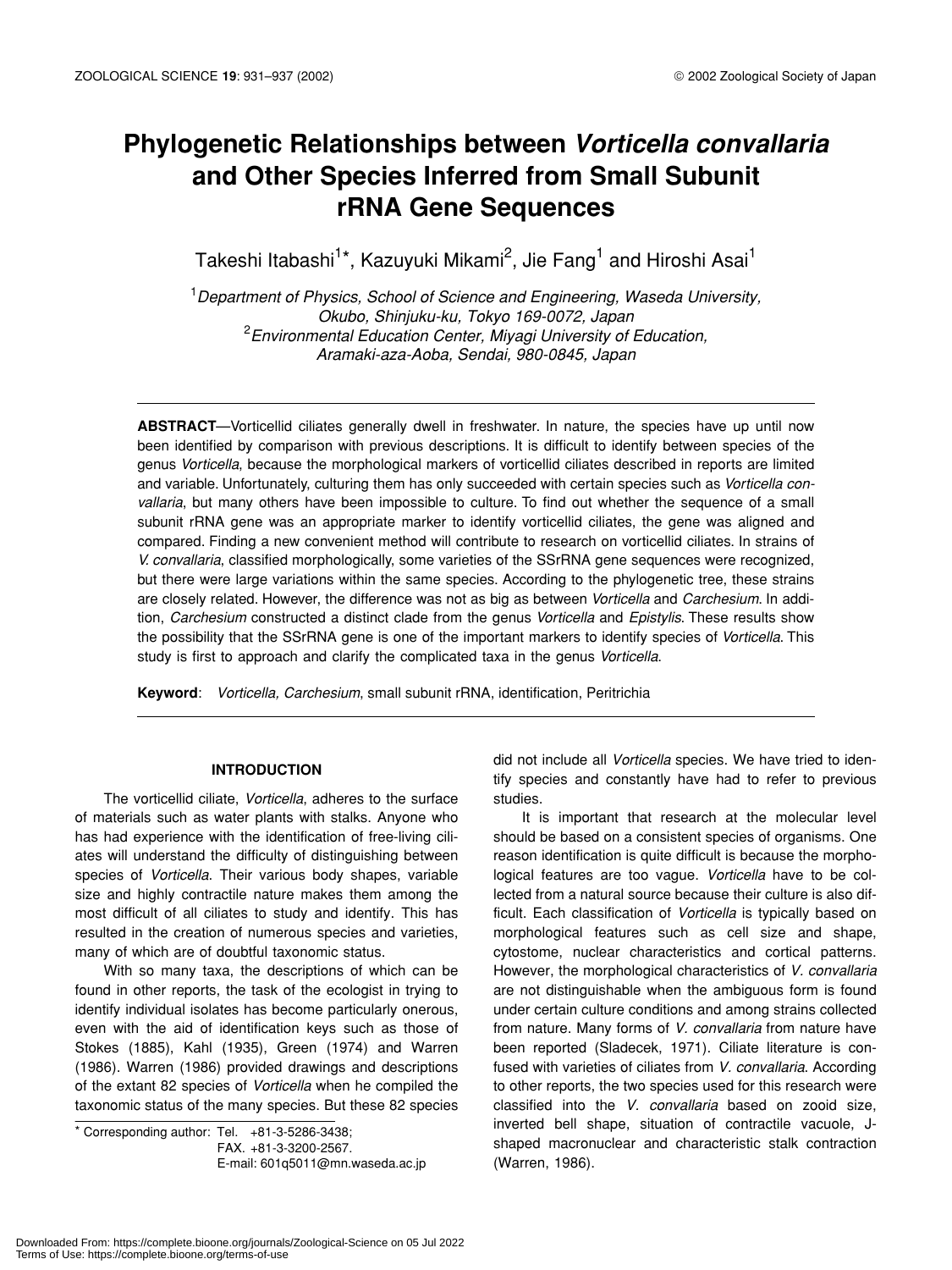As for *Vorticella*, mass cultivation has been reported (Vacchiano, 1991). However, long-term culture of the species collected from nature has not been possible. In most cases of molecular works, experiments should be with shortterm cultures collected from nature. Therefore, we faced the difficulty whether sometimes the species was exactly the same as those reported in other works. Thus correct identification is important.

The purpose of this research was to evaluate the effectiveness of comparing partial SSrRNA gene sequencing to identify species of the genus *Vorticella*. The phylogeny of vorticellid ciliates is also discussed.

# **MATERIALS AND METHODS**

## **Source of species and culturing**

Stock cultures of the strains *Vorticella convallaria* Chicago, *V. convallaria* Tokyo and *Vorticella* sp. Tianjin were kept in our laboratory. Each cell of *Carchesium polypinum* Miyagi and *Epistylis* sp. Miyagi were isolated from water at a sewerage works and grown to be clones (Miyagi, Japan). The cells were cultured at 25°C in a solution mixed with natural mineral water (Volvic, France) and a lettuce medium that was inoculated with *Klebsiella pneumoniae* (Hiwatashi, 1968). Live cells were observed with Nomarski interference contrast.

It was difficult to collect a lot of cells efficiently because vorticellid ciliates are known to adhere to the bottom of glass vessels. Especially in the genus *Vorticella*, where individual cells grow at a distance from each other. Trying to collect many adhering cells from glass vessels was not an efficient method, so in the present research we mainly used the swimming form, "telotroch", because it was easier to collect.

#### **DNA extraction and sequencing**

Swimming form cells were collected by centrifugation. About  $4\times10^3$  cells were collected from 50ml of culture medium and washed once in distilled water. After centrifugation, the pellet was transferred into an NDS solution (1% SDS, 50mmol/L Na\_EDTA, 100mmol/L Tris-HCl pH9.5) and inoculated for 10 minutes at 65°C. Finally, DNA was extracted with phenol-chloroform and precipitated with ethanol.

The rRNA genes were amplified by a PCR method using the forward primer 60f (5'-CRGYGAAACTGCTGCGAATGGCTC-3') and the reverse primer 1,160r (5'-CCMGTGTTGAGTCAAATT-AAGCCGC-3'). The forward and reverse primers were created at 60bp and 1,160bp, respectively, from the 5'-ends of the SSrRNA gene sequence in *V. convallaria* (AF070700). PCR products were isolated by the electrophoresis and purified with Geneclean III Kit (Bio 101 CA, USA). The purified DNA was sequenced directly on an ABI PRISM 310 Genetic Analyzer (PE Biosystems, CA, U.S.A.).

#### **Sequence analysis**

The accession Nos. in GenBank/EMBL/DDBJ of the sequences of the nucleic acids used for this paper were: *Epistylis plicatilis* (AF335517), *E. urceolata* (AF335516), *E. chrysemydis* (AF335514), *E. hentscheli* (AF335513), *E. wenrichi* (AF335515), *Opisthonecta henneguyi* (X56531), *Paramecium caudatum* (AF217655), *Tetrahymena thermophila* (M10932), *Vorticella campanula* (AF335518), *V. convallaria* (AF070700), *V. microstoma* (AF070701).

Sequence alignment was performed with CLUSTAL W through the WWW server of DNA Data Bank of Japan (DDBJ; Mishima, Japan). Similarity degrees between vorticellid ciliates were calculated using GeneDoc ver2.6.001. PUZZLE ver. 4.0.2 (Maximum likelihood method: Strimmer and von Haeseler, 1999) was used to construct maximum-likelihood trees with quartet puzzling support value for the internal branches and maximum likelihood branch lengths. Phylogenetic tree constructions were drawn using the program Tree View (Page, 1996).

# **RESULTS**

Two strains of *Vorticella convallaria* for this research have different morphotypes (Fig.1A, B.). *V. convallaria* strain Chicago differs from strain Tokyo in cell length and the shape beneath the peristomial lip. Strain Tokyo was constricted beneath the peristomial lip more than strain Chicago. The cell body of *V*. sp. conformed to most of the characteristics of *V. convallaria*, except for the pattern of spasmoneme contraction. *V*. sp. had an awkward style of contraction. As a result, *V*. sp. strain Tianjin couldn't be classified into *V. convallaria*.



**Fig. 1.** Morphological variability of *Vorticella convallaria*. (A) trophont of *V. convallaria* strain Tokyo. (B) trophont of *V. convallaria* strain Chicago. Bar=10 µm.

Amplification of vorticellid genomic DNA with primers complementary to the specific parts of eukaryotic SSrRNA coding regions yielded a product about 1,100 nucleotides long. Accession Nos. of EMBL/GenBank/DDBJ and the length of partial SSrRNA gene sequenced in this experiment were as follows: *V. convallaria* strain Chicago 1,001 nucleotides (AB074082); *V. convallaria* strain Tokyo 991 nucleotides (AB074081); *V*. sp. strain Tianjin 1,003 nucleotides (AB074083); *Carchesium polypinum* strain Miyagi 962 nucleotides (AB074079); *Epistylis* sp. strain Miyagi 986 nucleotides (AB074080). The sequences of *Vorticella* species were aligned with *V. convallaria* (AF070700), *V. campanula* (AF335518) and *V. microstoma* (AF070701), and compared (Fig.2).

The genus *Vorticella* has a low G+C content in partially fixed SSrRNA gene sequences (Chicago 43%; Tokyo 42%; Tianjin 43%), similar to that found in *Carchesium* and *Epistylis* (*Carchesium* 45%; *Epistylis* 42%). In the genus *Vorticella*, the SSrRNA gene sequences had differences among species. The sequences of the *Vorticella* SSrRNA gene had many variations near 5'-ends, while the sequences of *Carchesium* SSrRNA gene, especially at the middle position, had fixed sequences. There was a specific region for only *V*. sp. near 410-bp from 5'-ends(14-bp). Differences in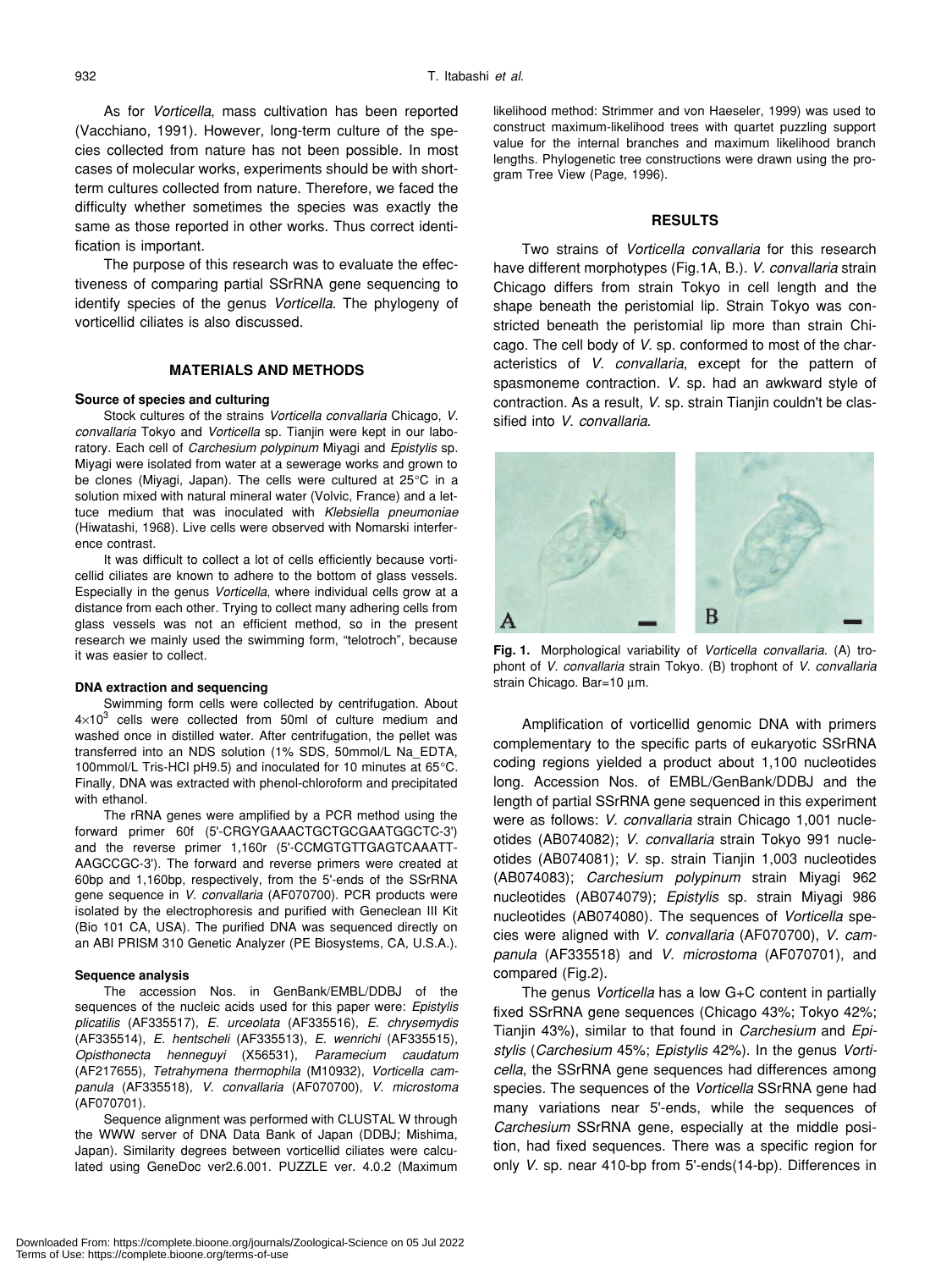

**Fig. 2.** Alignment of SSrRNA sequences of *Vorticella convallaria* and other species. The blank shows deletions or insertions, and bases of a different color are substituted. [c.Tokyo] *Vorticella convallaria* strain Tokyo; [c. Chicago] *Vorticella convallaria* strain Chicago; [AF070700] *Vorticella convallaria* AF070700; [ap. Tianjin] *Vorticella* sp. strain Tianjin; [microstoma] *Vorticella microstoma* AF070701; [campanula] *Vorticella campanula* AF3355183

**Table 1.** Similarity values for vorticellid SSrRNA sequences. The upper triangle shows the rate of similarity. The lower triangle shows the rate of deletions or insertions for all pairs.

| Species/Strain               |       | 2   | 3   | 4   | 5                        | 6   | 7   | 8   |
|------------------------------|-------|-----|-----|-----|--------------------------|-----|-----|-----|
| 1. V. convallaria (Tokyo)    |       | 96% | 90% | 96% | 95%                      | 85% | 76% | 88% |
| 2. V. convallaria (Chicago)  | 2%    |     | 88% | 94% | 92%                      | 83% | 76% | 86% |
| 3. V. convallaria (AF070700) | 1%    | 3%  | —   | 90% | 89%                      | 82% | 71% | 83% |
| 4. V. sp. (Tianjin)          | 2%    | 3%  | 2%  |     | 94%                      | 84% | 75% | 88% |
| 5. V. campanula              | $1\%$ | 2%  | 1%  | 2%  | $\overline{\phantom{0}}$ | 85% | 77% | 88% |
| 6. V. microstoma             | 2%    | 3%  | 2%  | 2%  | $1\%$                    | -   | 70% | 83% |
| 7. C. polypinum (Miyagi)     | 6%    | 6%  | 6%  | 6%  | 5%                       | 6%  |     | 75% |
| 8. E. sp. (Miyagi)           | 1%    | 3%  | 1%  | 2%  | 1%                       | 2%  | 5%  |     |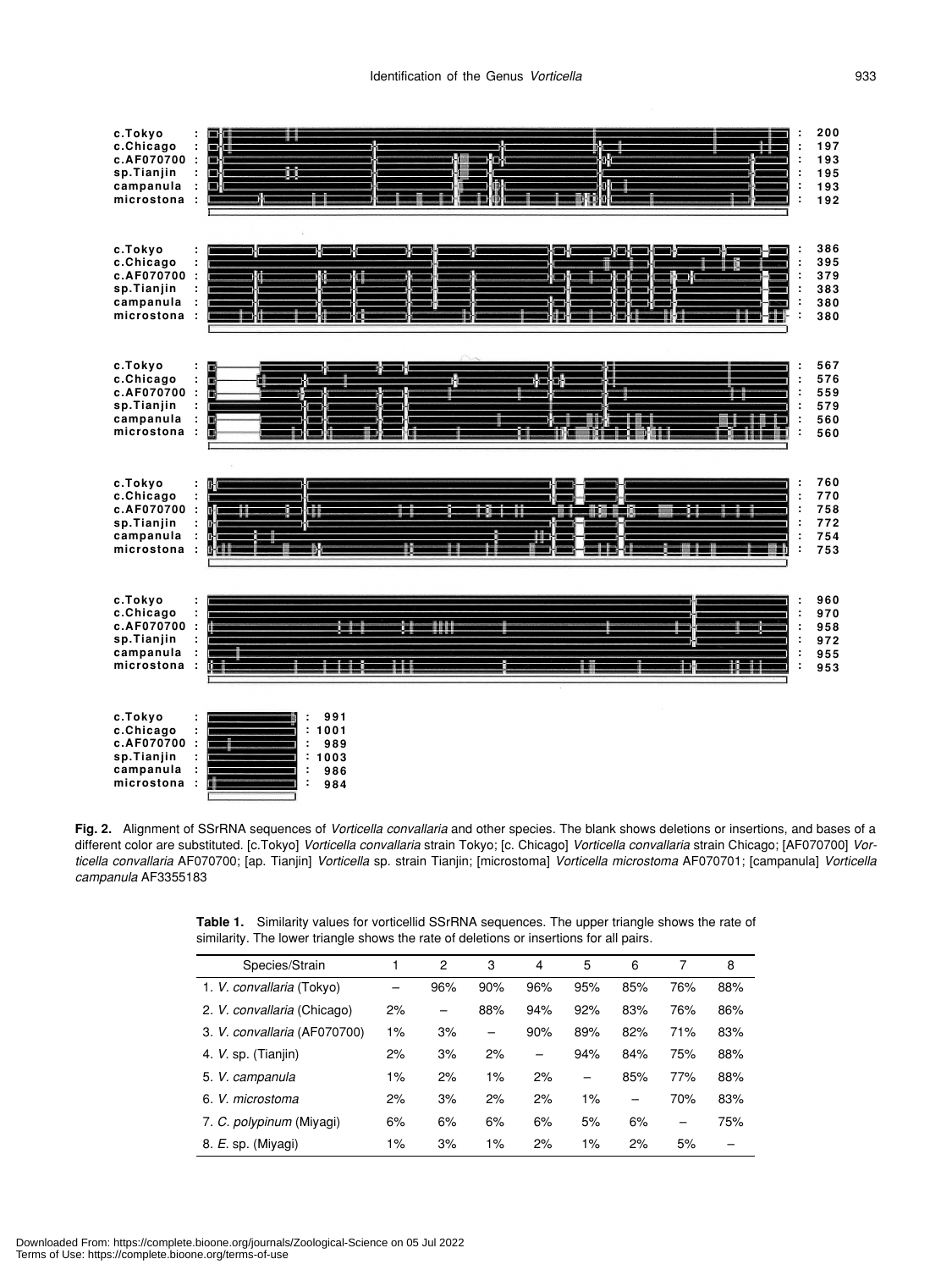

**Fig. 3.** A maximum likelihood tree inferred from the SSrRNA gene sequences. The numbers are quartet puzzling support values for the internal branch, while the branch lengths reflect maximum-likelihood data. Species in bold are new sequences for this study.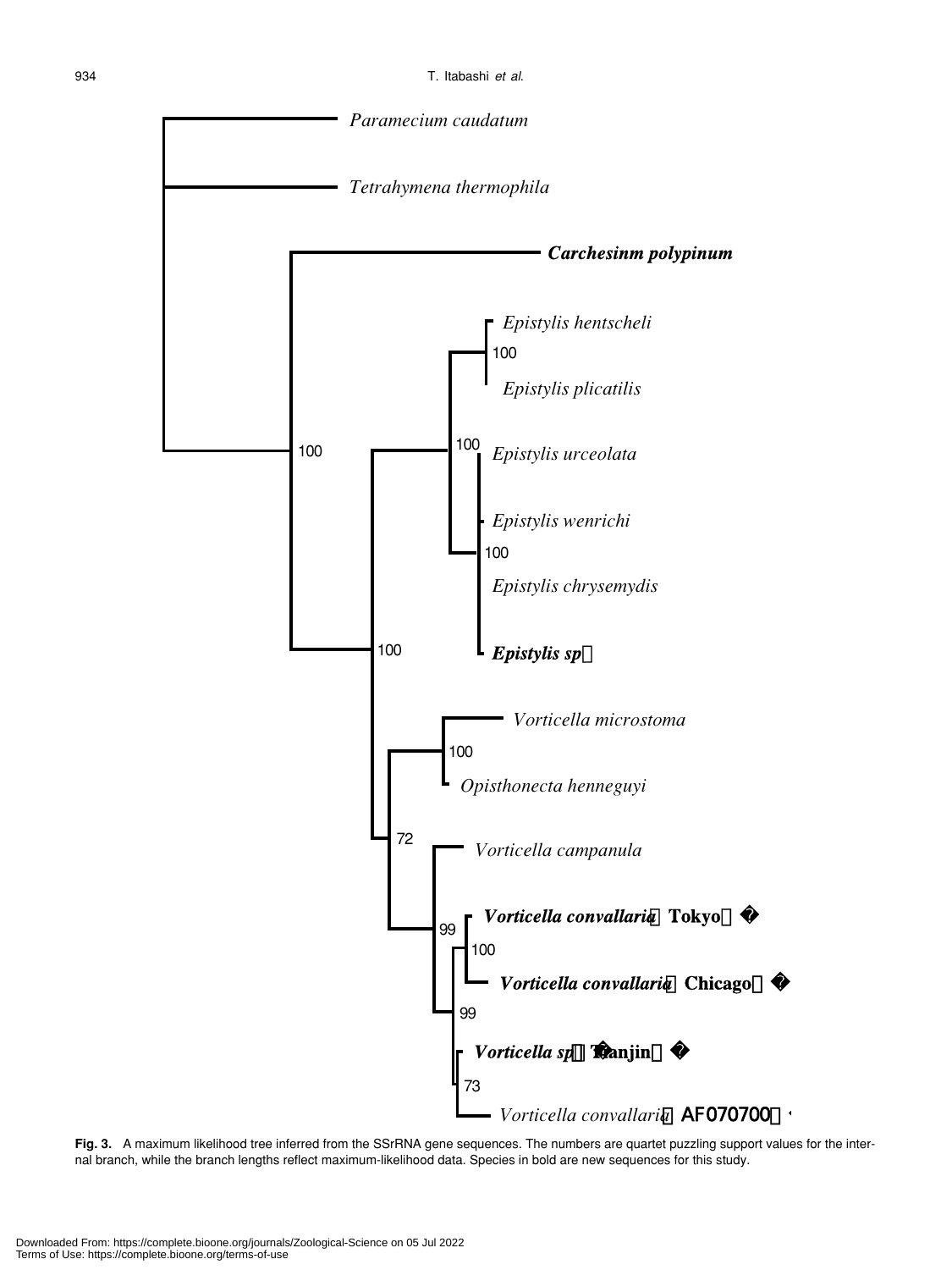the sequences came out noticeably among the three strains of *V. convallaria*. Comparisons of the SSrRNA gene sequences were made from some clones of each vorticellid ciliates: no differences were found (data not shown).

Similarity values for vorticellid SSrRNA sequences showed apparent differences in the same species (Table 1). For example, the maximum and minimum similarity values were respectively 96% between the strain Tokyo and the strain Chicago, and 88% between the strain Chicago and AF070700. There were many variations of SSrRNA gene sequences in the same species. Similarity values between all of the *V. convallaria* strains and *V. microstoma* strain was from 82% to 85%. *V. campanula* showed a higher similarity to *V. convallaria* species rather than *V. microstoma*. *Carchesium* had more deletions or insertions than other vorticellid ciliates (the gap per cent; 5–6%). Furthermore there was little similarity between *Carchesium* and other vorticellid ciliates (70–76%). *Epistylis* had a higher similarity to the genus *Vorticella* rather than *Carchesium* (83–88%).

The SSrRNA sequences of vorticellid and other ciliates aligned with gaps were 1065 nucleotides and were used to generate a phylogenetic tree. These sequences corresponded to positions 121–1109 of the *V. convallaria* (AF070700) SSrRNA gene. The maximum-likelihood analysis and the constructed tree showed inferred phylogenetic relationships of vorticellid ciliates. *Paramecium tetrauleria* was chosen as the out-group species. The species that belongs to Peritrichia formed one cluster (Fig.3). Three different strains of *V. convallaria*, *V. campanula* and *V*. sp. formed a strongly monophyletic group (73–100%). However *V. microstoma* were grouped with *Opisthonecta henneguyi* rather than the other *Vorticella* species. In this study, *Carchesium polypinum* separated and revealed a considerable distance from the other vorticellid ciliate clusters.

# **DISCUSSION**

For a long time, the taxonomy of the genus *Vorticella* has been based on macro-morphological descriptions such as the shape and size of the cell, cilia, and the form of the macronuclei. It has been difficult to choose a morphological character as a phylogenetic marker, the macro-morphological information being insufficient to identify the species, especially in the genus *Vorticella*. The vorticellid ciliates inhabit various environments, but culture has been restricted to a few strains of vorticellid ciliates. According to our experience, most of the cells collected from nature were initially able to grow but eventually stopped when they grew into a certain quantity. Therefore, we had to repeat the isolation from nature for some experiments. If the gene sequence data, like the small subunit rRNA gene sequences, were effective for identification of *Vorticella* species, it would be possible to study them using collected cells without misidentifying the species.

The taxonomy of a subclass in the Oligohymenophorea class has been established by previous research. For example, the phylogenetic relationships within the genus *Paramecium* were confirmed by molecular data of SSrRNA gene sequences (Struder-Kypke, 2000a, b). The phylogenies among the genus *Tetrahymena* were also defined by inferring from SSrRNA gene sequences and histone H4 proteins (Brunck, 1990; Sadler, 1992; Wright, 1995). But information about the gene of the vorticellid ciliates has been limited, as against many extant species. Additionally SSrRNA gene sequences of the genus *Vorticella* are restricted to three species though there are descriptions of many species in previous studies (*Vorticella convallaria*, *V. microstoma* and *V. campanula*). Therefore, additional species within Peritrichia are needed to give a strong confirmation of the relationships of the class Oligohymenophorea (Greenwood, 1991). Miao *et al*. (2001) showed that within the subclass Peritrichia, species were separated into two clades: one including colonial *Epistylis*, and the other solitary *Vorticella* and *O. henneguyi*. Both *Carchesium* and *Vorticella* have been classified into the same family Vorticellidae morphologically (Ehrenberg, 1838). *Carchesium* was separated from the genus *Vorticella* in the phylogenetic tree (Fig.3). The present result suggests the possibility that clarifying a relationship between *Carchesium* and *Vorticella* is more remote than the prospect of morphological classification. Our results suggested that the subclass Peritrichia were separated into three clades according to the phylogenetic tree based on partial SSrRNA gene sequences.

Vorticellid ciliates and the genus *Tetrahymena* belong to the Oligohymenophorea class. *Tetrahymena* has been considered to be a genus in which morphological stability has been maintained (Nanney, 1998), while there has been considerable variation in molecular constituents of the cells (Borden, 1977; Williams, 1986). However, a few differences in the sequence have been found among closely related *Tetrahymena* species in small subunit rRNAs (Jerome, 1996; Sogin, 1986; Wright, 1995) and in large subunit rRNAs (Nanney, 1998). Both *Tetrahymena* and *Paramecium* can show all the mating crosses required for species identification. In this study, SSrRNA gene sequences revealed the existence of a lot of differences among the same species of *V. convallaria*. Specifically, there were more insertions and deletions in SSrRNA gene sequences of the genus *V. convallaria* than in one of the genus *Tetrahymena*. The similarity value of the genus *Vorticella* was lower than one between the genus *Tetrahymena* (over 98%; Wright, 1995). The variation existed in both SSrRNA gene sequences as well as the forms of *V. convallaria*. Accordingly, the genus *Vorticella* did not seem to maintain morphological stability. However, it was possible to identify the species on the phylogenetic tree based on SSrRNA gene sequences, because strains having the main morphological characteristic of *V. convallaria* formed the monophyletic group. In this research, the sequence regions compared may have been too short and the compared species too small to resolve relationships within the genus *Vorticella*. There is only one report about the genus *Epistylis* and no information about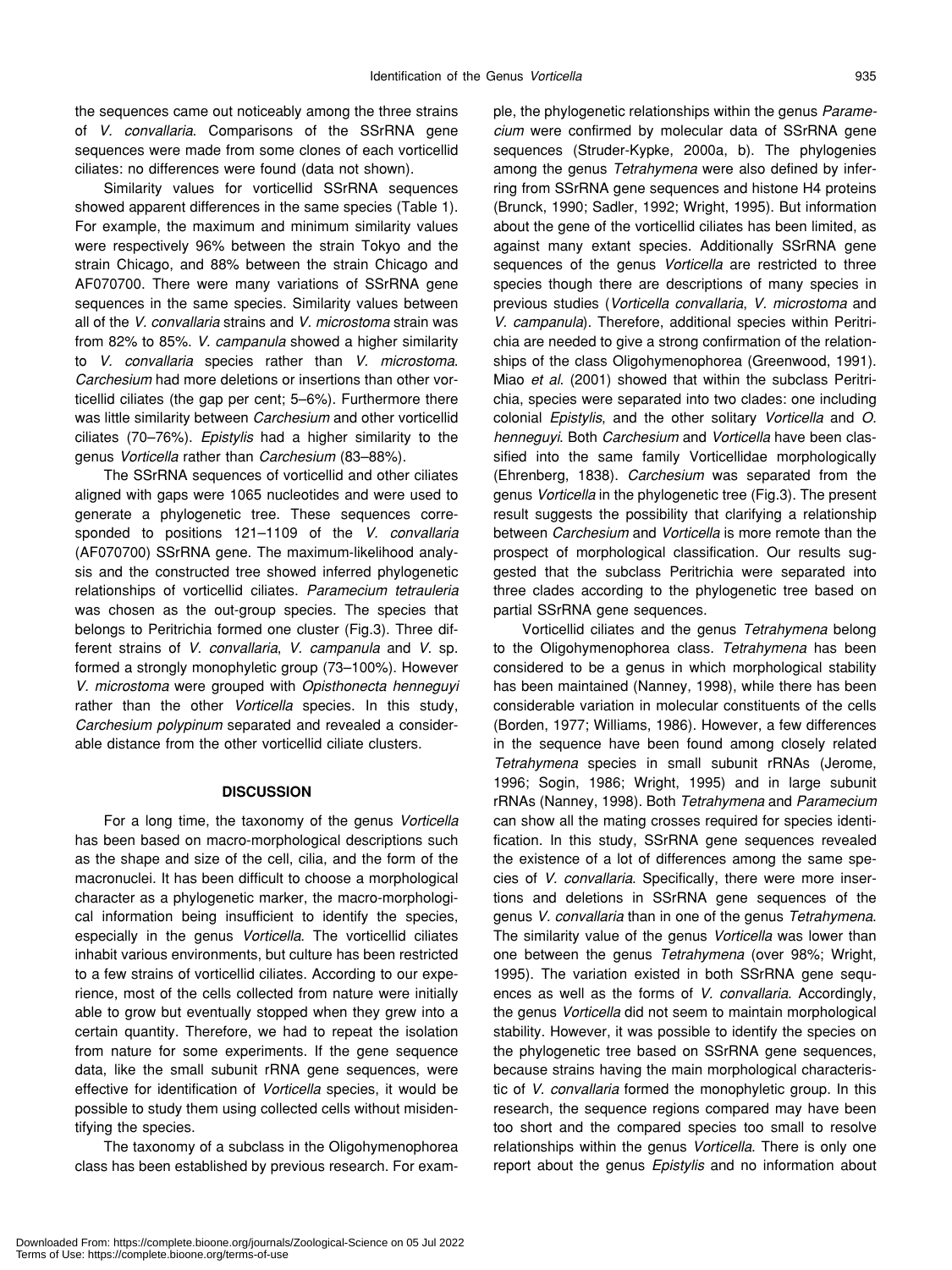the degree of the SSrRNA gene sequence variation among the different stocks in the same species of other ciliates. Relationships within the genus *Vorticella* are poorly resolved on the available sequence information.

In the cells morphologically classified into *Vorticella convallaria*, there are variations in SSrRNA gene sequences. The variation in the same species is as large as the one among the different species. The morphological cell type of *V. convallaria* is different from those of *V. campanula* and *V. microstoma*. According to the phylogenetic tree *V. convallaria* formed a monophyletic group with *V*. sp. having the morphological characteristic of *V. convallaria*. The contractile pattern of spasmoneme was not an important phylogenetic character. Our two subgroups in the genus *Vorticella* were related by the size of the peristomial lip in relation to the maximum body width; *V. convallaria* and *V. campanula* have a peristomial lip diameter equal to, or greater than, respectively, the maximum body width while the one of *V. microstoma* was distinctly less than the greatest body width. In the genus *Epistylis*, subgroups were related based on the thickness of the peristomial lip (Miao *et al*., 2001). The peristomial area may thus be an important phylogenetic character within vorticellid ciliates.

However, our results don't support a monophyly of the genus *Vorticella*. This was also reported by Miao *et al*. (2001), that is that *V. convallaria* grouped with *O. henneguyi*, and not the other *Vorticella* species in the phylogenetic tree using SSrRNA complete sequences. Because of this, we considered, for example, the following: that the current classification was unsuitable, that identification erred, that data for analysis was unsuitable, and that the differentiation of the gene did not reflect the diversification of the taxa. If either *O. henneguyi* or *V. microstoma* were misidentified, the genus *Vorticella* formed the monophyly. Therefore, the classification of the genus *Vorticella* is more complicated than that it was thought, and. it is necessary to acquire molecular sequence information to clarify the relationships between *Vorticella* and *O. henneguyi*.

These results show the possibility that the SSrRNA gene is one of the important markers for identifying species of *Vorticella*. The analysis of the SSrRNA gene sequence may be able to be used to distinguish *V. convallaria* collected from nature, and the variations of the SSrRNA gene sequence suggest a possibility that there are a number of variations in the gene of 20kDa calcium-binding protein (Spasmin) in the same species. The identification of species that can be seen to have been based on unsuitable markers of morphological characteristics may have caused this difficulty in species identification. Morphological diversification using outdated descriptions and phylogenetic complications within the genus *Vorticella* have also helped give rise to these difficulties. The analysis of other gene information and additional species may reveal important elements of morphological characteristics as identified markers.

# **ACKNOWLEDGMENTS**

We thank Dr. Che Ning (Tianjin University of Light Industry) for providing us with strains of *Vorticella* sp. strain Tianjin.

### **REFERENCES**

- Borden D, Miller ET, Whitt G S, and Nanney DL (1977) Electrophoretic analysis of evolutionary relationships in *Tetrahymena*. Evolution 31: 91–102
- Brunk CF, RW Kahn, LA Sadler (1990) Phylogenetic relationships among *Tetrahymena* species determined using the polymerase chain reaction. J Mol Evol 30: 290–297
- Ehrenberg CG (1838) Die infusionsthiere als vollkommene organismen. Verlag von Leopold Voss, Leipzig, p 548
- Green J (1974) Parasites and epibionts of Cladocera. Trans Zool Soc London 32: 417–515
- Greenwood SJ, Sogin ML, Lynn DH (1991) Phylogenetic relationships within the class Oligohymenophorea, phylum Ciliophora, inferred from the complete small subunit rRNA gene sequences of *Colpidium campylum, Glaucoma chattoni*, and *Opisthonecta henneguyi*. J Mol Evol 33: 163–174
- Hiwatashi K (1968) Determination and inheritance of mating type in *Paramecium caudatum*. Genetics 58: 373–386
- Jerome CA, Lynn DH (1996) Identifying and distinguishing sibling species in the *Tetrahymena pyriformis* complex (Ciliophora, Oligohymenophorea) using PCR/RFLP analysis of nuclear ribosomal data. J Euk Microbiol 43: 492–497
- Kahl A (1935) Urtiere der Protozoa. I: Wimpertiere oder Ciliata (Infusoria), eine bearbeitung der freilebenden und ectommensalen Infusorien der Erde, unter Ausschluss der marinen Tintinnidae. 4. Peritricha und Chonotricha. In: "*Die Tierwelt Deutschlands"* Ed by G Grrimpe, E Wagler, Verlag von Gustav Fischer, Jena, pp 651–864
- Miao W, Yu Y-H, Shen Y-F (2001) Phylogenetic relationships of the subclass Peritrichia (Oligohymenophrea, Ciliophora) with emphasis on the genus *Epistylis*, inferred from small subunit rRNA gene sequences. J Euk Microbiol 48:583–587
- Nanney DL, Nyberg D, Chen SS, Meyer EB (1980) Cytogeometric constraints in *Tetrahymena* evolution: Contractile vacuole pore positions in nineteen species of the *Tetrahymena pyriformis* complex. Am Nat 115: 705–717
- Nanney DL, Park C, Preparata R, Simon EM (1998) Comparison of sequence differences in a variable 23S domain among sets of cryptic species of ciliated protozoa. J Euk Microbiol 45: 91–100
- Noland LE, Finley HE (1931) Studies on the taxonomy of the genus *Vorticella*. Trans Amer Microscop Soc 50: 81–123
- Page RDM (1996) TreeView: an application to display phylogenetic trees on personal computers. Comp Appl Biosc 12:357–158
- Sadler LA, CF Brunk (1992) Phylogenetic relationships and unusual diversity in histone H4 proteins within the *Tetrahymena pyriformis* complex. Mol Biol Evol 9: 70–84
- Sladecek V (1971) Saprobic sequences within the genus *Vorticella*. Water Res 5: 1135–1140
- Sogin ML, Ingold A, Karlok M, Nielsen H, Engberg HJ (1986) Phylogenetic evidence for the acquisition of ribosomal RNA introns subsequent to the divergence of some of the major *Tetrahymena* groups. EMBO J 5: 3625–3630
- Stokes AC (1885) Key to vorticellae. Microscope 5: 97–101
- Strimmer K, von Haeseler A (1999) Puzzle-maximum likelihood analysis for nucleotide, amino acid, and two-state data. Version 4.0.2
- Struder-Kypke MC, Wright A-D G, Forkin SI, Lynn DH (2000a) Phylogenetic relationships of the genus Paramecium inferred from small subunit rRNA gene sequences. Mol Phylogenet Evol 14: 122–130